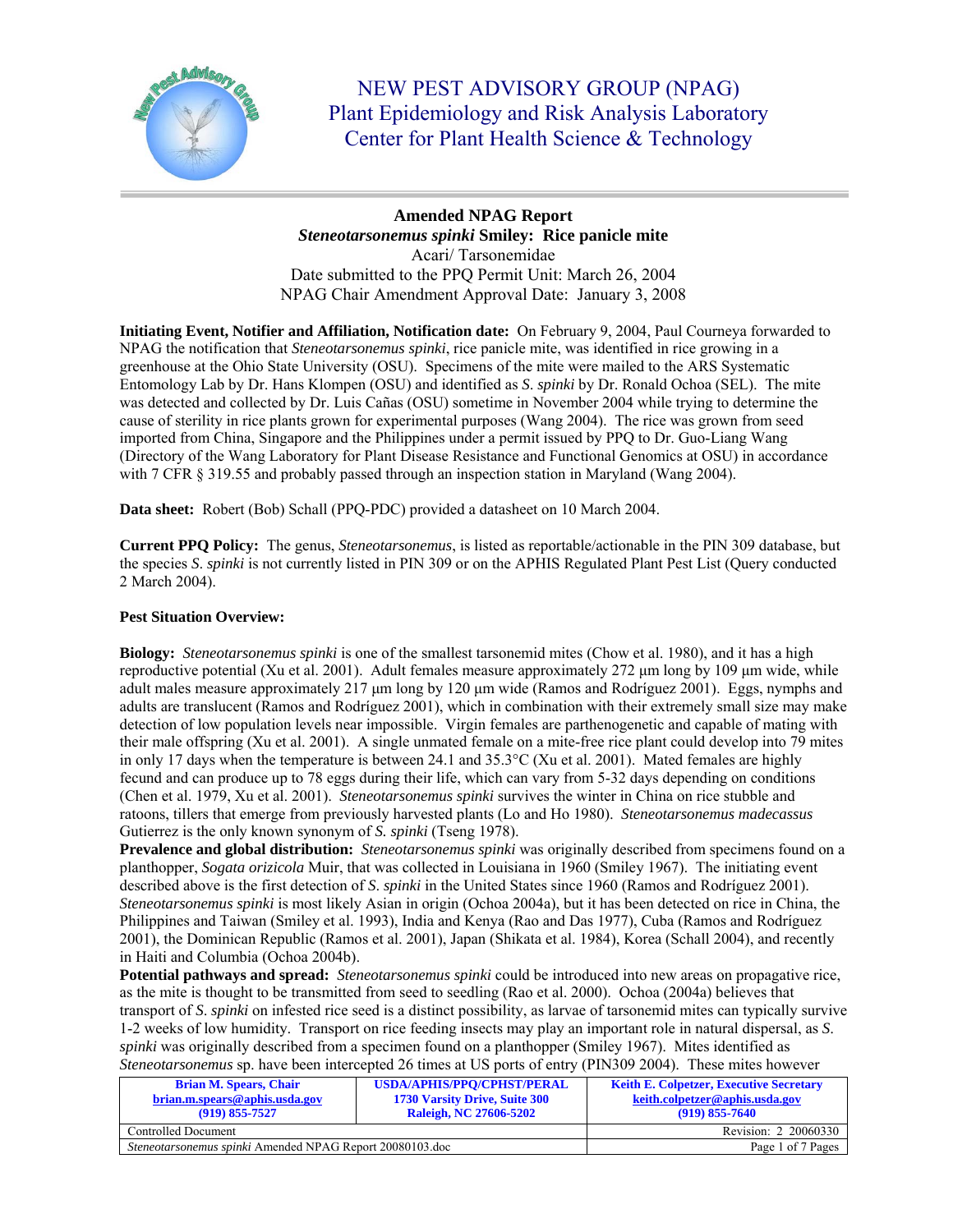were probably not *S*. *spinki* because they were intercepted on pineapple, *Ananas comosus*, and coconut, *Cocos nucifera* (Schall 2004).

**Host Range:** *Oryza sativa* and *Schoenoplectus articulatus* (Chen et al. 1979, Ho and Lo 1979, Rao and Prakash 2002).

**Potential economic and environmental impacts, trade implications:** *Steneotarsonemus spinki* is a major pest of rice in China, the Philippines and Taiwan (Smiley et al. 1993). When population levels are low, *S*. *spinki* is typically found feeding on internal surfaces of leaf sheaths, but when populations are high, the mite can be found on all plant parts, including the kernel (Chow et al. 1980, Ramos and Rodríguez 2001). Symptoms, such as necrotic bands and spots, develop on rice grains and leaf sheaths when populations are large, and populations greater than 450 mites per cm<sup>2</sup> have been recorded (Ramos and Rodríguez 2001). In addition to reducing the value of the rice by scarring the kernel, *S*. *spinki* can reduce yield by transmitting the fungus, *Acrocylindrium oryzae* Sawada, and the mycoplasma-like organism*, Spiroplasma citri* Saglio et al., which both cause rice sterility (CABI, last modified March 2000 and 2001, respectively, Chow et al. 1980, Ochoa 2004b). Ramos and Rodríguez (2001) estimated that the combined activities of *S*. *spinki* feeding and disease transmission lowered rice yield in Cuba by 30-60%. *Steneotarsonemus spinki* should not be a major problem of rice grown in the continental US because economic damage has not been reported from any temperate rice growing regions of the world where *S*. *spinki* has been detected (Schall 2004), and the mite is believed to be unable to overwinter in temperate rice growing regions (Ochoa 2004a). *Steneotarsonemus spinki* could however be a problem in rice grown in Puerto Rico (Schall 2004).

### **NPAG Teleconference(s):** None.

**Current response and activities, technology/knowledge gaps and needs:** No regulatory actions have been taken in response to the detection of *S*. *spinki* in an Ohio State University greenhouse (Harrison 2004). Natural, chemical and cultural methods have been used to control *S*. *spinki*. Natural enemies include predatory mites, such as *Amblyseius taiwanicus* Ehara, and an unidentified protozoan (Lo and Ho 1980, Lo et al. 1979). Efficacies of these biological control agents have not yet been evaluated. In contrast, efficacies of chemical controls have been assessed. Lo et al. (1981) reported that parathion and dicofol reduced *S*. *spinki* populations by 97-99.9%, and they recommended the use of dicofol because it was less toxic to mammals and beneficial arthropods than parathion. Ghosh et al. (1998) reported that 0.04% dimethoate 30EC reduced *S*. *spinki* populations by 88.49% when applied during the active tillering stage. Jiang et al. (1994) reported that isoprocarb, dichlorvos and thiophanate were effective controls against *S*. *spinki* that reduced the browning of rice leaf sheaths and increased yield by 24.27%. Finally, destruction of rice stubble and ratoons, along with fallowing fields for two weeks after harvest of the first crop are recommended cultural controls for *S*. *spinki* (Ho and Lo 1979).

**NPAG Recommended Policy:** PPQ recommends no change in PPQ policy regarding *Steneotarsonemus spinki*.

**Recommendations:** This was a regulatory incident because 7 CFR § 319.55 is designed to prevent the introduction of rice pests into the US. This report will be referred to PPQ-PHP-Permits on March 26, 2004 by Stacy Scott.

#### **Key References:**

CABI. 2003. Crop Protection Compendium. CAB International. Wallingford, United Kingdom. [CD-ROM].

Chen, C.N. et al. 1979. Bionomics of *Steneotarsonemus spinki* attacking rice plants in Taiwan. Recent Advances in Acarology. 1: 111-117.

Chow, Y.S. et al. 1980. A morphological approach of the tarsonemid mite *Steneotarsonemus spinki* Smiley (Tarsonemidae) as a rice plant pest. Acta Arachnologica. 29(1): 25-42.

Gosh, S.K. et al. 1998. Efficacy of some chemical pesticides against rice tarsonemid mite *Steneotarsonemus spinki* Smiley (Acari: Tarsonemidae) under controlled condition. Environment and Ecology. 16(4): 913-915.

Harrison, T. 2004. E-mail from Dr. Tom Harrison to Keith Colpetzer dated 03 March 2004. Subject: *Steneotarsonemus spinki*. On file with USDA, APHIS, PPQ.

| <b>Brian M. Spears, Chair</b><br>brian.m.spears@aphis.usda.gov<br>$(919) 855 - 7527$ | <b>USDA/APHIS/PPO/CPHST/PERAL</b><br><b>1730 Varsity Drive, Suite 300</b><br><b>Raleigh, NC 27606-5202</b> | <b>Keith E. Colpetzer, Executive Secretary</b><br>keith.colpetzer@aphis.usda.gov<br>$(919) 855 - 7640$ |
|--------------------------------------------------------------------------------------|------------------------------------------------------------------------------------------------------------|--------------------------------------------------------------------------------------------------------|
| Controlled Document                                                                  |                                                                                                            | Revision: 2 20060330                                                                                   |
| <i>Steneotarsonemus spinki</i> Amended NPAG Report 20080103.doc                      |                                                                                                            | Page 2 of 7 Pages                                                                                      |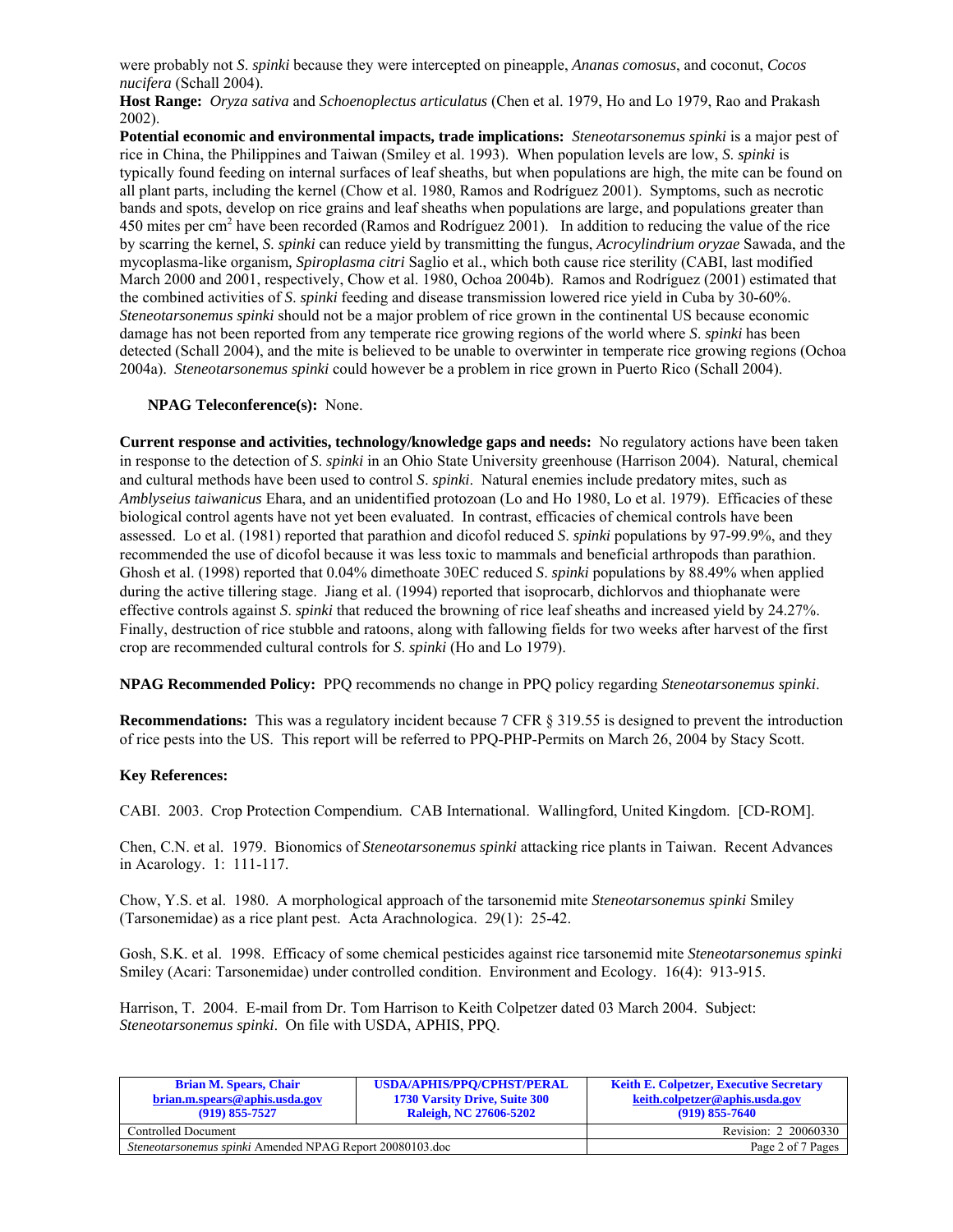Ho, C.C. and K.C. Lo. 1979. A survey of the host ranges of *Steneotarsonemus spinki* (Acari: Tarsonemidae). National science Council Monthly. 7(10): 1022-1028. [Article in Chinese; Abstract in English].

Jiang, P.Z. et al. 1994. Regularity of incidence of *Steneotarsonemus spinki* and its control. Guangdong Agricultural Sciences. 5: 37-40. [Article in Chinese; Abstract in English].

Lo, K.C. and C.C. Ho. 1980. The rice tarsonemid mite *Steneotarsonemus spinki*. Plant Protection Bulletin Taichung. 22(1): 1-10. [Article in Chinese; Abstract in English].

Lo, K.C. et al. 1979. Artificial propagation of *Amblyseius taiwanicus* Ehara and its tolerance of some pesticides. Journal of Agricultural Research China. 28(4): 251-259. [Article in Chinese; Abstract in English].

Lo, K.C. et al. 1981. Screening of chemicals for the control of rice tarsonemid mite, *Steneotarsonemus spinki*. . Journal of Agricultural Research China. 30(3): 303-307. [Article in Chinese; Abstract in English].

Ochoa, R. 2004a. E-mail from Dr. Ronald Ochoa to Mr. Keith Colpetzer dated 12 March 2004. Subject: telephone conversation 3-12-2004. On file with USDA, APHIS, PPQ.

Ochoa, R. 2004b. E-mail from Dr. Ronald Ochoa to Dr. Robert (Bob) Carlson dated 02 February 2004. Subject: *Steneotarsonemus spinki* (Acari: Tarsonemidae) New to Ohio and USA. On file with USDA, APHIS, PPQ.

PIN309, 2004. Port Information Network: Pest Interceptions (309) Application. USDA, APHIS, PPQ. (Queried 18 March 2004).

Ramos, M. and H. Rodríguez. 2001. Aspectos biológicos y ecológicos de *Steneotarsonemus spinki* en arroz, en Cuba. Manejo Integrado de Plagas. 61: 48-52.

Ramos, M. et al. 2001. Presencia de *Steneotarsonemus spinki* Smiley (Acari: Tarsonemidae) en cuatro variedades de arroz en le Republica Dominicana. Revista de Proteccion Vegetal. 16(1): 6-9.

Rao, J. and A. Prakash. 2002. Paddy field weed, *Schoenoplectus articulatus* (Linn.) Palla (Cyperaceae): A new host of tarsonemid mite, *Steneotarsonemus spinki* Smiley, and panicle thrips, *Haplothrips ganglbaureri* Schmutz. Journal of Applied Zoological Research. 13(2/3): 174-175.

Rao, P.R.M. et al. 2000. Spikelet sterility/grain discoloration in rice in Andhra Pradesh, India. International Rice Research Notes. 25(3): 40.

Rao, Y.S. and P.K. Das. 1977. A new mite pest of rice in India. International Rice Research Newsletter. 2(1): 8.

Schall, R.A. 2004 (10 March). NPAG Data: *Steneotarsonemus spinki*, Rice Tarsonemid Mite.

Shikata, E., S. Kawano, T. Senboku, E.R. Tiongco and K. Mayejima. 1984. Small virus-like particles isolated from the leaf sheath tissues of rice plant and from the rice tarsonemid mite, *Steneotarsonemus spinki* Smiley (Acarina: Tarsonemidae). Annals of the Phytopathological Society of Japan. 5: 368-374.

Smiley, R. 1967. Further studies on the Tarsomenidae. Proceedings of the Washington Entomological Society. 69(2): 127-146.

Smiley, R.L. et al. 1993. A new species of *Steneotarsonemus* (Acari: Tarsonemidae) and an illustrated key to grass-infesting species in the western Hemisphere. International Journal of Acarology. 19(1): 87-93.

Tseng, Y.H. 1978. A nomenclature problem of long hair tarsonemid mite, *Steneotarsonemus spinki* Smiley. Taiwan Plant Protection Bulletin. 20(2): 175-176. [Article in Chinese; Abstract in English].

Wang, G.L. 2004. E-mail from Dr. Guo-Liang to Mr. Keith Colpetzer dated 03 March 2004. Subject: *Steneotarsonemus spinki* telephone conversation 03 March 2004. On file with USDA, APHIS, PPQ.

| <b>Brian M. Spears, Chair</b><br>brian.m.spears@aphis.usda.gov<br>$(919) 855 - 7527$ | <b>USDA/APHIS/PPO/CPHST/PERAL</b><br>1730 Varsity Drive, Suite 300<br><b>Raleigh, NC 27606-5202</b> | <b>Keith E. Colpetzer, Executive Secretary</b><br>keith.colpetzer@aphis.usda.gov<br>$(919)$ 855-7640 |
|--------------------------------------------------------------------------------------|-----------------------------------------------------------------------------------------------------|------------------------------------------------------------------------------------------------------|
| Controlled Document                                                                  |                                                                                                     | Revision: 2 20060330                                                                                 |
| <i>Steneotarsonemus spinki</i> Amended NPAG Report 20080103.doc                      |                                                                                                     | Page 3 of 7 Pages                                                                                    |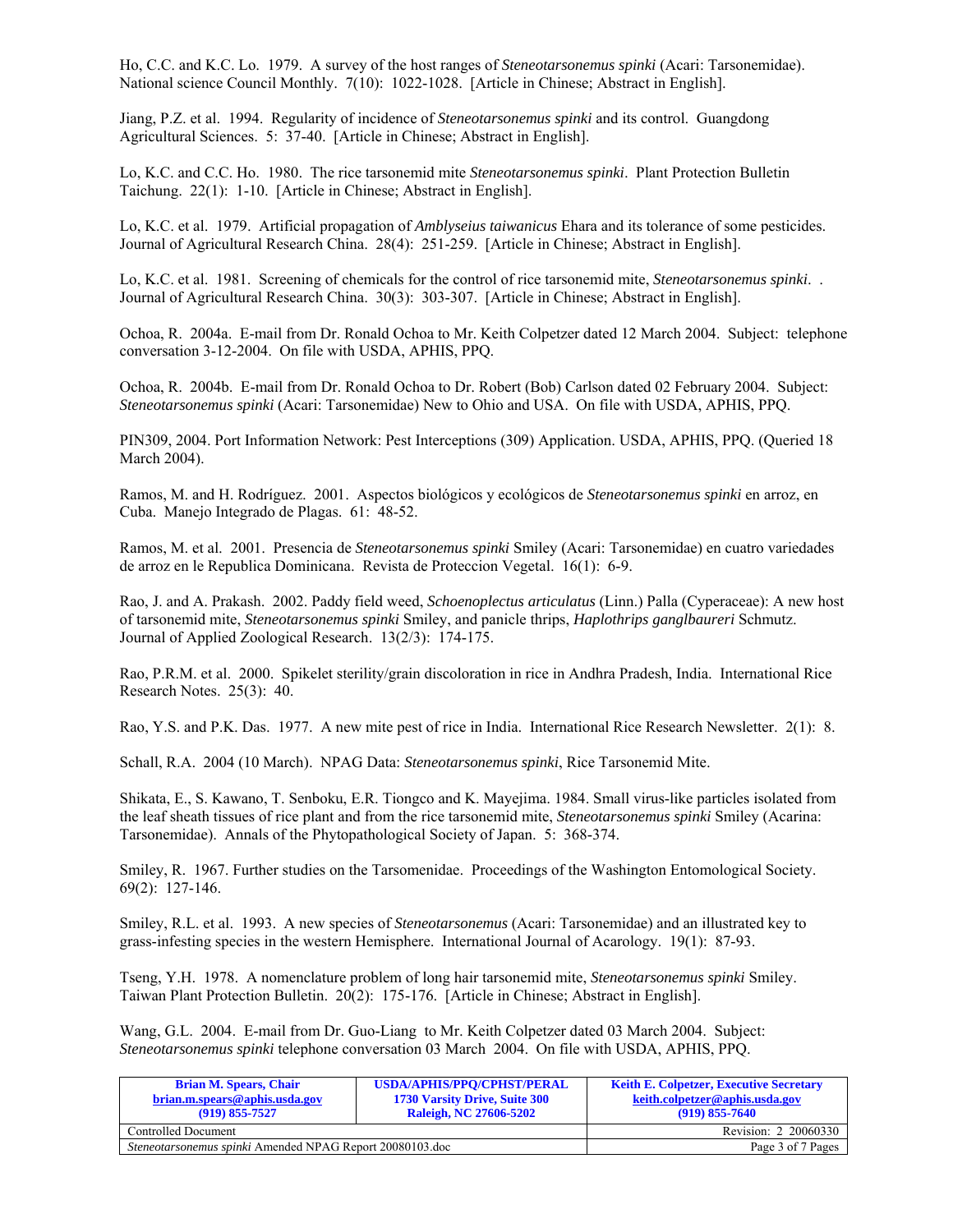Xu, G.L. et al. 2001. Study of the reproductive characteristics of rice tarsonemid mite, *Steneotarsonemus spinki*  Smiley (Acari: Tarsonemidae). Systematic and Applied Acarology. 6: 45-49.

**Author Name(s): Keith E. Colpetzer – March 18, 2004** 

Final edits by Stacy Scott - March 26, 2004

# **Amendment**



**Initiating Event and Pest Identification:** Dr. Richard Dunkle (USDA-PPQ) notified the NPAG on July 13, 2007 of a new rice pest in Texas. On July 12, 2007 Dr. Robert Miller, Pathologist from RiceTec Inc., Alvin, Texas, presented a mite specimen from one of RiceTec's greenhouses to Eric McDonald, Identifier, Houston PIS. Tentative identification of the mite(s) specimen(s) was the rice panicle mite *Steneotarsonemus spinki*. Confirmation was determined on July 13, 2007 by Dr. Ron Ochoa, Systematic Entomology Laboratory, as the rice panicle mite *Steneotarsonemus spinki*. On August 7, 2007, APHIS positively identified *S. spinki* in Lajas, Puerto Rico on property owned by the same company (RiceTec) as the Texas outbreak as well as fields belonging to the University of Puerto Rico. On August 21, 2007, APHIS positively identified S. spinki in Rayne, Acadia Parish, Louisiana, at an experimental research station. *Steneotarsonemus spinki* was most recently detected in a greenhouse in Arkansas. Emergency Action Notifications (EANs) were issued for the Texas, Puerto Rico, and Louisiana outbreaks.

**Current PPQ Policy:** *Steneotarsonemus spinki* is listed as reportable/actionable in the Pest ID Database (queried July 31, 2007) (AQAS, 2007).

## **Pest Situation Overview:**

**Exotic status:** *Steneotarsonemus spinki* is new to the United States and Puerto Rico. *Steneotarsonemus spinki* was detected in 1960 in Louisiana and in 2004 in Ohio (see original NPAG report).

**Biology:** Also see original NPAG report. Under laboratory conditions, *S. spinki* completes its life cycle from eggs to adults at 20, 24, and 30ºC in 11, 7, and 3 days, respectively (Navia *et al.*, 2006). *Steneotarsonemus spinki* can only complete its life cycle at temperatures above approximately 16ºC; only embryo development was observed at temperatures below 16ºC (Navia *et al.*, 2006). *Steneotarsonemus spinki* causes direct damage as well as indirect damage. Examples of indirect damage include toxin injection during feeding or dissemination of phytopathogens, especially fungi (Navia *et al.*, 2006). Pathogens known to be associated with the infestation of *S. spinki* are: *Sarocladium oryzae*, *Pyricularia* spp., *Rhynchosporium* spp., *Rhizoctonia* spp., *Spiroplasma citri*, *Fusarium graminearum*, *F. moniliforme*, *Curvularia lunata*, *Alternaria padwickii*, and *Burkholderia glumae* (Navia *et al.*, 2006). *Sarocladium oryzae, Pyricularia* spp., *Rhynchosporium* spp., *Rhizoctonia* spp. *Fusarium graminearum, F. moniliforme*, and *Curvularia lunata* are present in the United States (SBML, 2007).

**Prevalence and global distribution:** In addition to the original NPAG report, *Steneotarsonemus spinki* has also been reported in Belize, Costa Rica, Guatemala, Haiti, Honduras, Nicaragua, Panama, Philippines, Sri Lanka, Thailand (EPICA, 2007; GPDD, 2007; Navia *et al.*, 2006) and most recently in the United States (Texas, Louisiana, and Arkansas), Mexico (NAPPO, 2007), and Puerto Rico (DA-2007-28, 2007).

**Host Range:** In addition to the original NPAG report, the host range also includes *Oryza latifolia* (Navia *et al.*, 2006) and *Cynodon dactylon* (Ochoa, 2007b). *Cyperus iria* (PPQ-WR, 2007; CRRI, 2006), *Echinochloa colona*, and *Digitaria* spp. (Ochoa, 2007b) are recorded as hosts. However, Ron Ochoa (ARS-SEL) suspects these are "accidental" hosts (i.e., not a reproductive host) (Ochoa, 2007a). Ron Ochoa also believes the ability for *S. spinki* to adapt to other *Oryza* spp. is "very high" (Ochoa, 2007a). There are seven *Oryza* spp. listed in the PLANTS database: *Oryza barthii*, *O. glaberrima*, *O. latifolia*, *O. longistaminata*, *O. punctata*, *O. rufipogon*, and *O. sativa*

| www.cwee: or generally or greater man, or remported or romgenerally or penterent, or mppogon, when or benefic |                                      |                                                |
|---------------------------------------------------------------------------------------------------------------|--------------------------------------|------------------------------------------------|
| <b>Brian M. Spears, Chair</b>                                                                                 | <b>USDA/APHIS/PPO/CPHST/PERAL</b>    | <b>Keith E. Colpetzer, Executive Secretary</b> |
| brian.m.spears@aphis.usda.gov                                                                                 | <b>1730 Varsity Drive, Suite 300</b> | keith.colpetzer@aphis.usda.gov                 |
| $(919) 855 - 7527$                                                                                            | <b>Raleigh, NC 27606-5202</b>        | $(919)$ 855-7640                               |
| Controlled Document                                                                                           |                                      | Revision: 2 20060330                           |
| <i>Steneotarsonemus spinki</i> Amended NPAG Report 20080103.doc                                               |                                      | Page 4 of 7 Pages                              |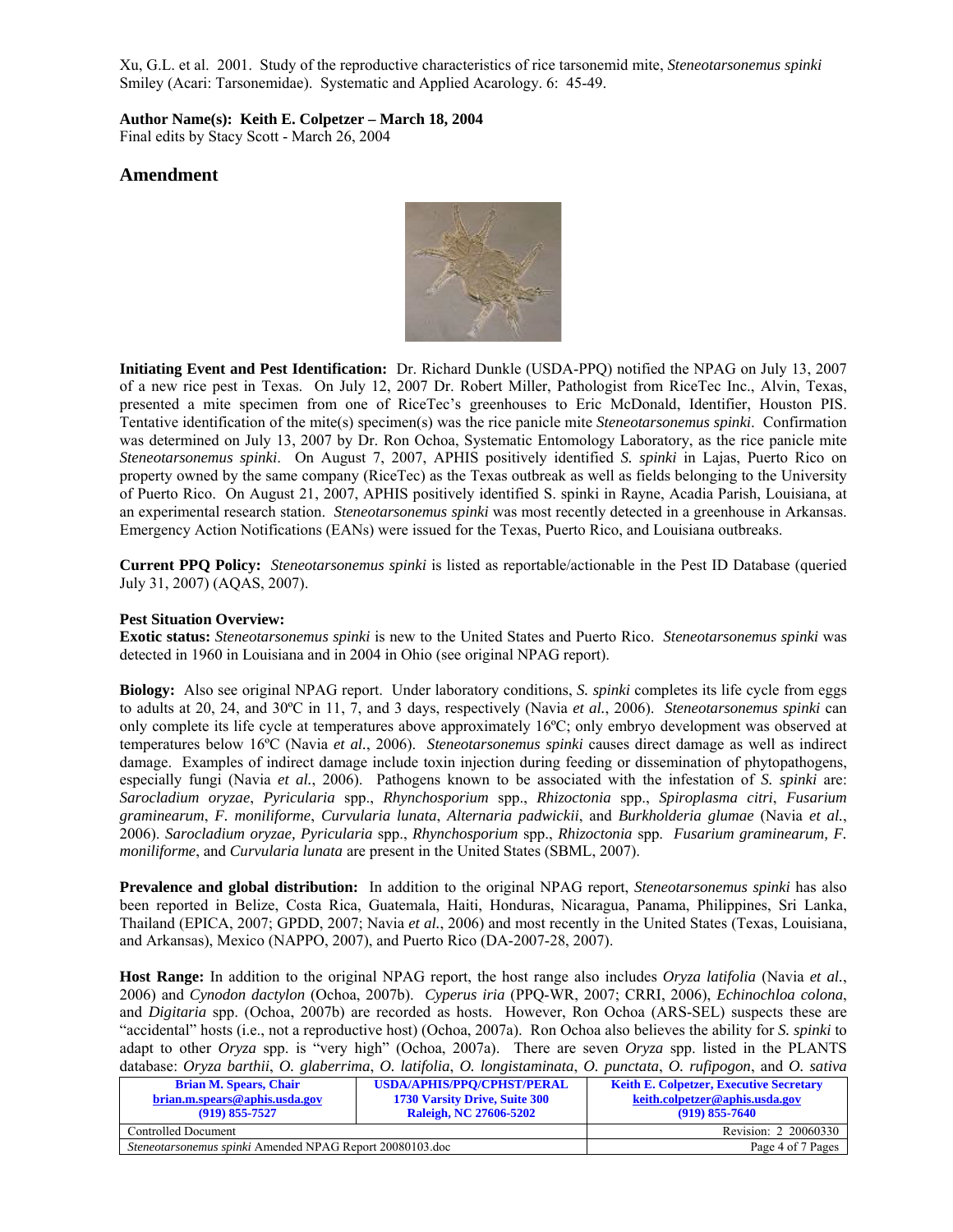(USDA-NRCS, 2007). *Oryza rufipogon* and *Oryza sativa* are in the United States (USDA-NRCS, 2007). *Oryza latifolia* and *O. sativa* are in Puerto Rico (USDA-NRCS, 2007). *Oryza longistaminata*, *O. punctata*, and *O. rufipogon* are Federal Noxious weeds (FNWP, 2007).

**Potential pathways and spread:** Also see the original NPAG report. Puerto Rico is a winter nursery for rice seeds coming from Texas, Arkansas, and other growing states (Wiscovitch, 2007). If the seeds are infested in Puerto Rico, *S. spinki* can easily be introduced to states with *Oryza sativa* (see Figure 1). An additional two interceptions of *Steneotarsonemus* sp. have been reported in Pest ID (queried July 31, 2007) since the original NPAG report; one on *Colocasia* sp. (taro/elephant ears) from Costa Rica, and one on *Carex* sp. (sedge) from the Netherlands (AQAS, 2007). *Steneotarsonemus spinki* can be transported by wind (short or long distances), birds, insects, crop debris present in water flows, and without the use of dispersal agents when plant density is high as well as mechanical (farm equipment) and human dispersal (Navia *et al.*, 2006). In Texas, Ron Ochoa observed *S. spinki* floating in the water and "swimming" to find females and observed females purposely falling from the plant into the water to find males (Ochoa, 2007a). In addition, Ron Ochoa found large concentrations of the mite near the water doors (that allow the flood waters to rise and recede, similar to flood gates) (Ochoa, 2007a). Various biological control measures include utilizing the predatory mites *Amblyseius taiwanicus, Lasioseius parberlesei*, *Aceodromus asternalis*, *Asca pineta*, *Hypoaspis* sp., *Lasioseius* sp. *Proctolaelaps bickleyi*, *Galendromimus alveolaris*, *Galendromus longipilus*, *Galendromus* sp., *Neoseiulus parabensis*, *N. baraki*, *N. paspalivorus*, *Proprioseiopsis asetus*, and *Typholodromus* sp., and aracnopathogens *Hirsutella nodulosa* and *Enthomophtora* sp. (Navia *et al.*, 2006). Research projects in Cuba and Costa Rica are in the process of developing rice varieties resistant to infestations of *S. spinki* (Navia *et al.*, 2006). Chemical control is only recommended as a last resort in an emergency situation and include Triazophos, Bromopropilato, Dicofol, Diafentiuron, Edifenphos, Abamectin, Biomite, Endodsulfan, and Benomyl 5 PM plus TMTD (Thiran) (Navia *et al.*, 2006). Australia has had some success controlling grain mites with phosphine  $(PH_3)$  fumigation and could possibly be an alternative treatment for rice seed (Beard, 2007). Important cultural methods of control include eliminating debris and plant species that can act as a source of infestation, cleaning machinery and farm equipment between fields, using seeds of controlled quality and origin, decreasing water height, and decreasing plant density, among others (Navia *et al.*, 2006).



**Figure 1: Distribution of** *Oryza sativa* **in the United States and its territories (USDA-NRCS, 2007).** 

**Potential economic impacts:** See original NPAG Report. *Steneotarsonemus spinki* is considered a serious rice pest in China, the Philippines, and Taiwan, where it has caused substantial crop losses. Yield losses can range from 30 to 90 percent (DA-2007-28, 2007). Puerto Rico is a winter nursery for rice seeds coming from Texas, Arkansas, and other growing states (Wiscovitch, 2007). Therefore, there is a great chance that infested seed imported from Puerto Rico will establish in rice growing states (see Figure 1), causing significant economic impacts.

#### **Potential environmental impacts:** See original NPAG Report.

**Trade implications:** According to Stuart Kuehn (SPHD-TX), there have been no indications of import restrictions from other countries or trading partners regarding *S. spinki* (Kuehn, 2007).

| <b>Brian M. Spears, Chair</b><br>brian.m.spears@aphis.usda.gov<br>$(919) 855 - 7527$ | <b>USDA/APHIS/PPO/CPHST/PERAL</b><br><b>1730 Varsity Drive, Suite 300</b><br><b>Raleigh, NC 27606-5202</b> | <b>Keith E. Colpetzer, Executive Secretary</b><br>keith.colpetzer@aphis.usda.gov<br>$(919) 855 - 7640$ |
|--------------------------------------------------------------------------------------|------------------------------------------------------------------------------------------------------------|--------------------------------------------------------------------------------------------------------|
| Controlled Document                                                                  |                                                                                                            | Revision: 2 20060330                                                                                   |
| <i>Steneotarsonemus spinki</i> Amended NPAG Report 20080103.doc                      |                                                                                                            | Page 5 of 7 Pages                                                                                      |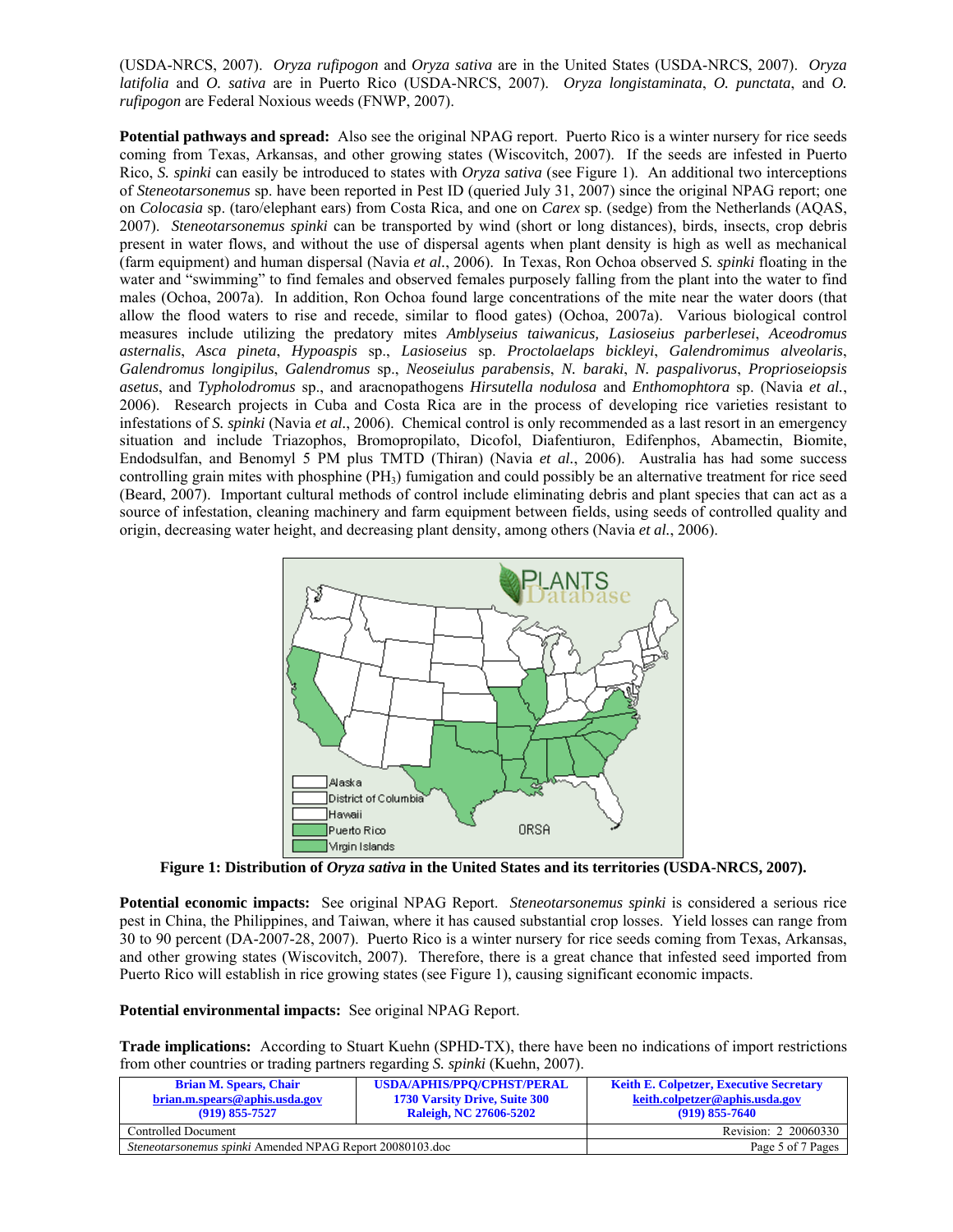### **NPAG teleconferences:** None held.

**Current response and activities:** In Texas, APHIS has issued an Emergency Action Notification (EAN) to stop movement of all rice seed, rice plants and plant parts, and farm equipment from the RiceTec facility (DA-2007-25, 2007). The action was classified as a regulatory incident, and emergency actions are in place on positive greenhouses, positive trial fields, and positive production fields (Kuehn, 2007). APHIS also issued an EAN for Puerto Rico to stop movement of all rice seed, rice plants and plant parts, and farm equipment from the affected field (DA-2007-28, 2007). The surveys in Texas are completed and are not expected to continue, either in RiceTec fields or the surrounding areas. The EAN in Louisiana was issued to stop movement of all rice seed, rice plants, and plant parts and farm equipment from the affected greenhouses and fields (DA-2007-35, 2007). In October 2007, the *S. spinki* Technical Working Group produced a list of treatment recommendations, including options for disinfesting greenhouse facilities, grain, seed, and rice fields (TWG, 2007). On November 2, 2007 PPQ released a SPRO letter regarding the eradication strategy for *S. spinki*, based on the pest mitigation and treatment measures recommended by the TWG (DA-2007-55, 2007). According to the letter, APHIS will "pursue eradication within PRM infested greenhouses as we continue to assess the pest distribution in the adjacent areas" (DA-2007-55, 2007). The infested rice fields will be monitored until the end of the 2007 harvest season and, beginning in Spring 2008, APHIS and state cooperators plan to implement a national *S. spinki* survey in rice producing states as well as in rice research facilities (DA-2007-55, 2007). Based on the survey results, APHIS and cooperators will then make a final determination on the type of program to be implemented in 2008 for *S. spinki* (DA-2007-55, 2007).

**Need for new technology or knowledge:** According to Ron Ochoa, Colombia states *S. spinki* is not a problem for them. Ron would like to see someone do a site visit to assess the situation in Colombia and also see some scientific papers published by the Colombians. Ron Ochoa would also like to confirm whether or not *S. spinki* is a vector for various phytoplasmas. If so, this would be the first mite scientifically proven to be associated with a pathogen. He says China may be the first to do this since they have more experience with *S. spinki* (Ochoa, 2007a).

**NPAG Recommended PPQ Policy:** The NPAG recommends no change in PPQ policy regarding *Steneotarsonemus spinki*, retain as reportable/actionable.

#### **Recommendations:**

1. The NPAG recommends no change in PPQ policy regarding *Steneotarsonemus spinki*, retain as reportable/actionable because APHIS is pursuing eradication of this pest. **Action Leader: Joe Cavey, NIS.**

2. The NPAG recommends following the recommendations outlined by the *Steneotarsonemus spinki* Technical Working Group: pursue eradication through the harvest season, survey in Spring 2008, and determine the program for 2008 based on survey results. **Action Leader: Brian Kopper, PPQ-ER.** 

3. The NPAG recommends that PPQ investigate the potential of using biological control against *Steneotarsonemus spinki*. **Action Leader: Ken Bloem, PPQ-CPHST.** 

#### **Additional References:**

AQAS. 2007. Agriculture Quarantine Activity System: Pest ID, version 1.2. Last accessed December 14, 2007, https://mokcs14.aphis. usda.gov/aqas/login.jsp.

Beard, J. 2007. FW: Fostoxin. Personal communication to R. Ochoa on August 14, 2007, from J. Beard (Australian Quarantine and Inspection Service). Archived at the PERAL Library, Raleigh, NC.

CRRI. 2006. A new alternate host of rice panicle mite. CRRI Newsletter 27(3):1-16. Last accessed August 14, 2007, http://www.crri.nic.in/.

DA-2007-25. 2007. Detections of Panicle Rice Mite, *Steneotarsonemus spinki*, in Brazoria County, Texas (DA-2007-25). United States Department of Agriculture, Washington, DC., U.S.A. 1 pp.

DA-2007-28. 2007. Detections of Panicle Rice Mite, *Steneotarsonemus spinki*, in Lajas, Puerto Rico (DA-2007-28). United States Department of Agriculture, Washington, DC., U.S.A. 1 pp.

| <b>Brian M. Spears, Chair</b><br>brian.m.spears@aphis.usda.gov<br>$(919)$ 855-7527 | <b>USDA/APHIS/PPO/CPHST/PERAL</b><br><b>1730 Varsity Drive, Suite 300</b><br><b>Raleigh, NC 27606-5202</b> | <b>Keith E. Colpetzer, Executive Secretary</b><br>keith.colpetzer@aphis.usda.gov<br>$(919) 855 - 7640$ |
|------------------------------------------------------------------------------------|------------------------------------------------------------------------------------------------------------|--------------------------------------------------------------------------------------------------------|
| Controlled Document                                                                |                                                                                                            | Revision: 2 20060330                                                                                   |
| <i>Steneotarsonemus spinki</i> Amended NPAG Report 20080103.doc                    |                                                                                                            | Page 6 of 7 Pages                                                                                      |